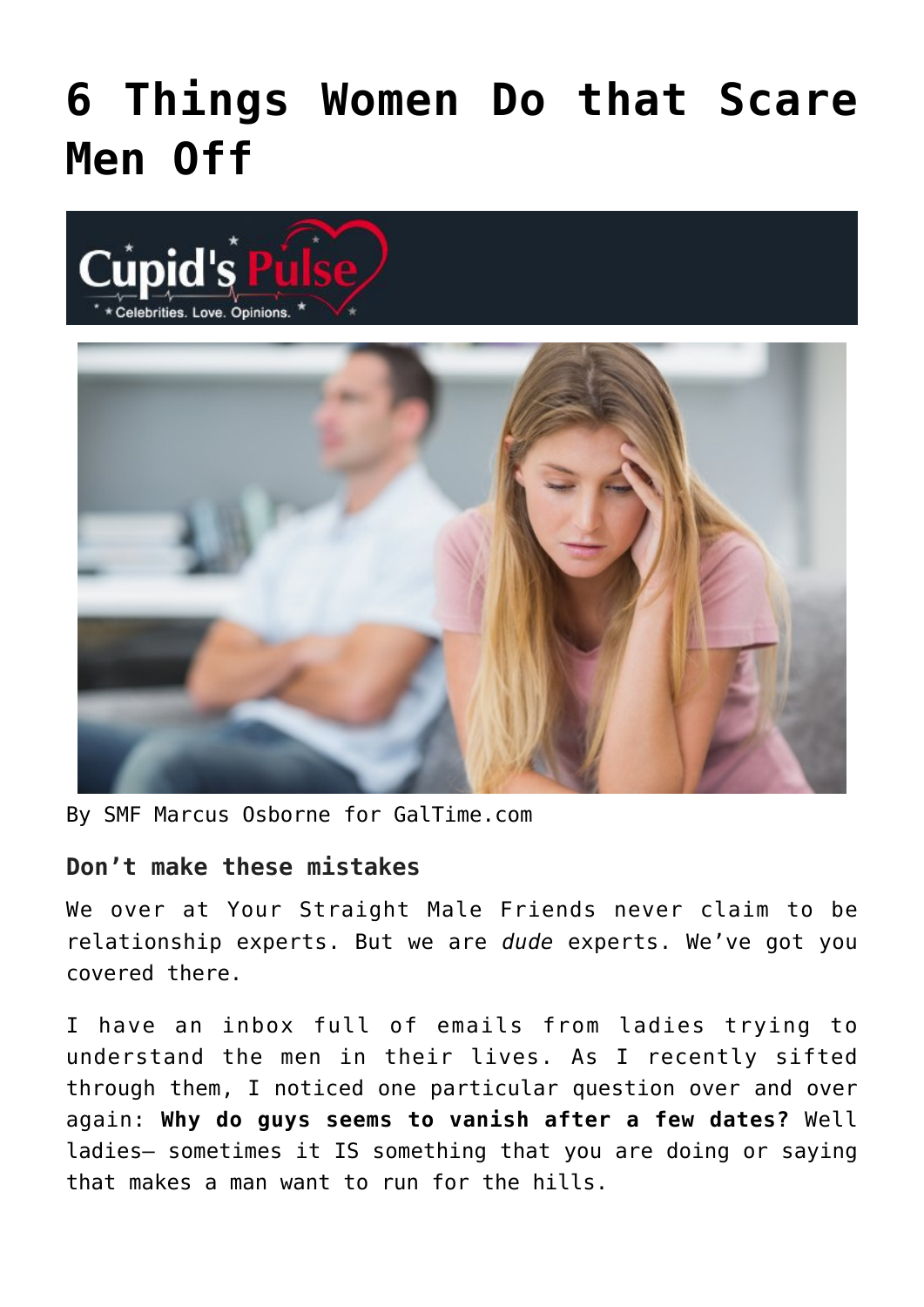**Related Link:** [Top 5 Truths About Women, According to Men](http://www.galtime.com)

Here are some potential early-in-the-relationship dating fumbles that set an alarm off for most guys. Stop yourself before you make one of these mistakes with a man you just started dating.

**1. Ex-Talk** – Ex-boyfriends will come up. And from my perspective, exes *should* come up. I've always found that knowing a little bit about the ex and why that relationship didn't work out is healthy and informative. You can learn a lot about a person by listening to how they talk about their former partner. But when that "talk" makes it obvious that you are still carrying a torch for your exboyfriend– or worse, you show symptoms of stalker-like aggressiveness, you won't be getting a call back. What you should be getting is therapy.

**Related Link:** [Top 10 Things Guys Wish They Could Say..](http://www.galtime.com).

**2. Baby-Making** – Sure, it's perfectly reasonable to want kids. But no guy wants to be sized up for fatherhood at the outset of the courtship. There's a hint of desperation in bringing up the topic too early. Even if you're THINKING about babies, keep it to yourself. Let me be totally honest here. Those first few weeks of a new relationship, men are thinking about two things: "Do I like and respect this woman enough to pursue a long-term relationship… and when are we going to be intimate?"

**3. Meeting The Parents** – Parental introductions are a major step. Nothing puts the exclamation point on the statement, "We're a couple!" quite like meeting mom and dad. And most dudes are not down for that with just a few dates logged in. Don't push– it comes off as desperate and manipulative, especially within the first few weeks of dating.

**4. Being Controlling** – Some people can't help themselves. They just have to manage every situation. That behavior repels